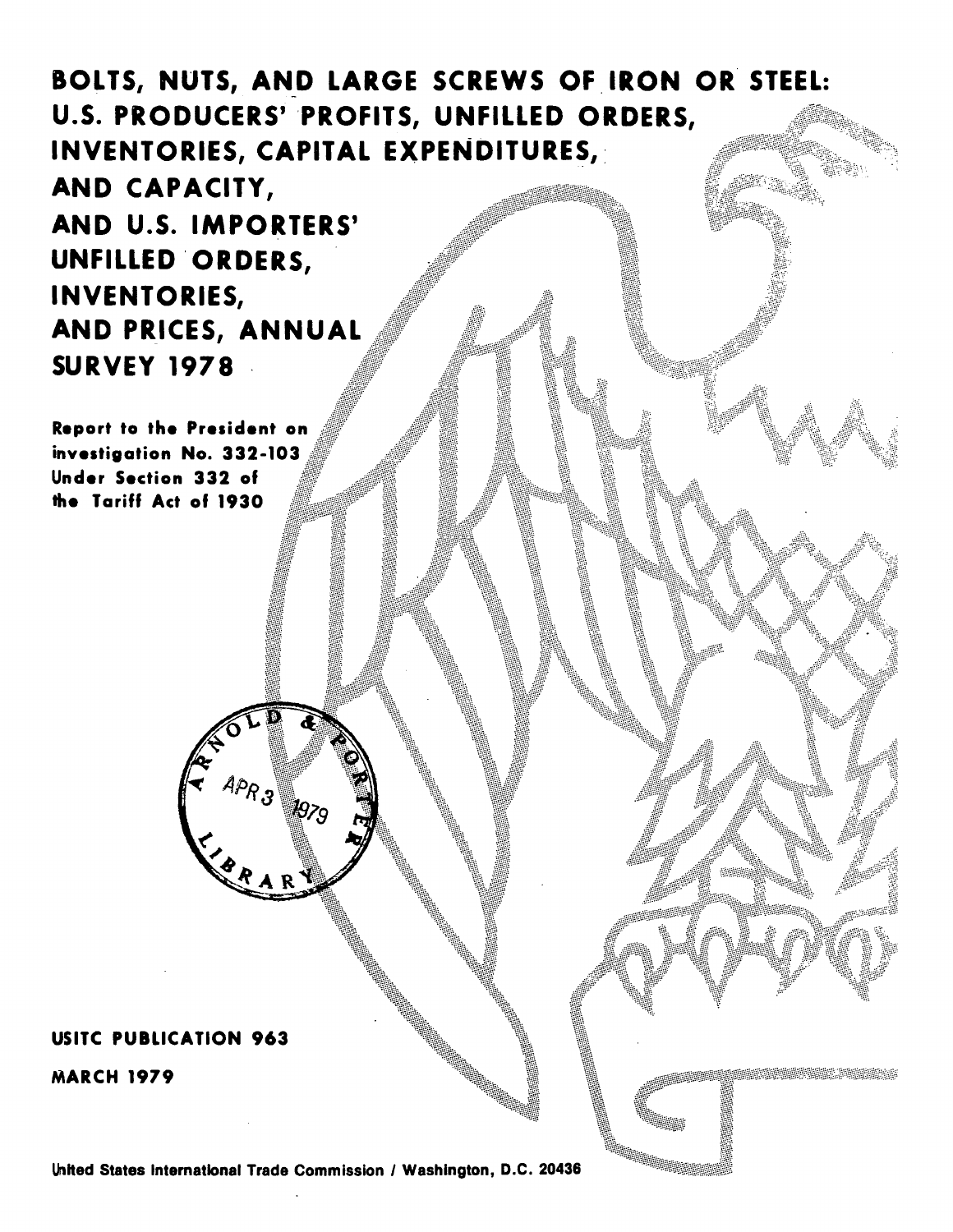# UNITED STATES INTERNATIONAL TRADE COMMISSION

## **COMMISSIONERS**

Joseph O. Parker, Chairman **Bill Alberger, Vice Chairman** George M. Moore Catherine Bedell Paula Stern

Kenneth R. Mason, Secretary to the Commission

This report was prepared principally by

James M. Brandon, Minerals and Metals Division

Office of Industries Norris A. Lynch, Director

Address all communications to Office of the Secretary United States International Trade Commission Washington, D.C. 20436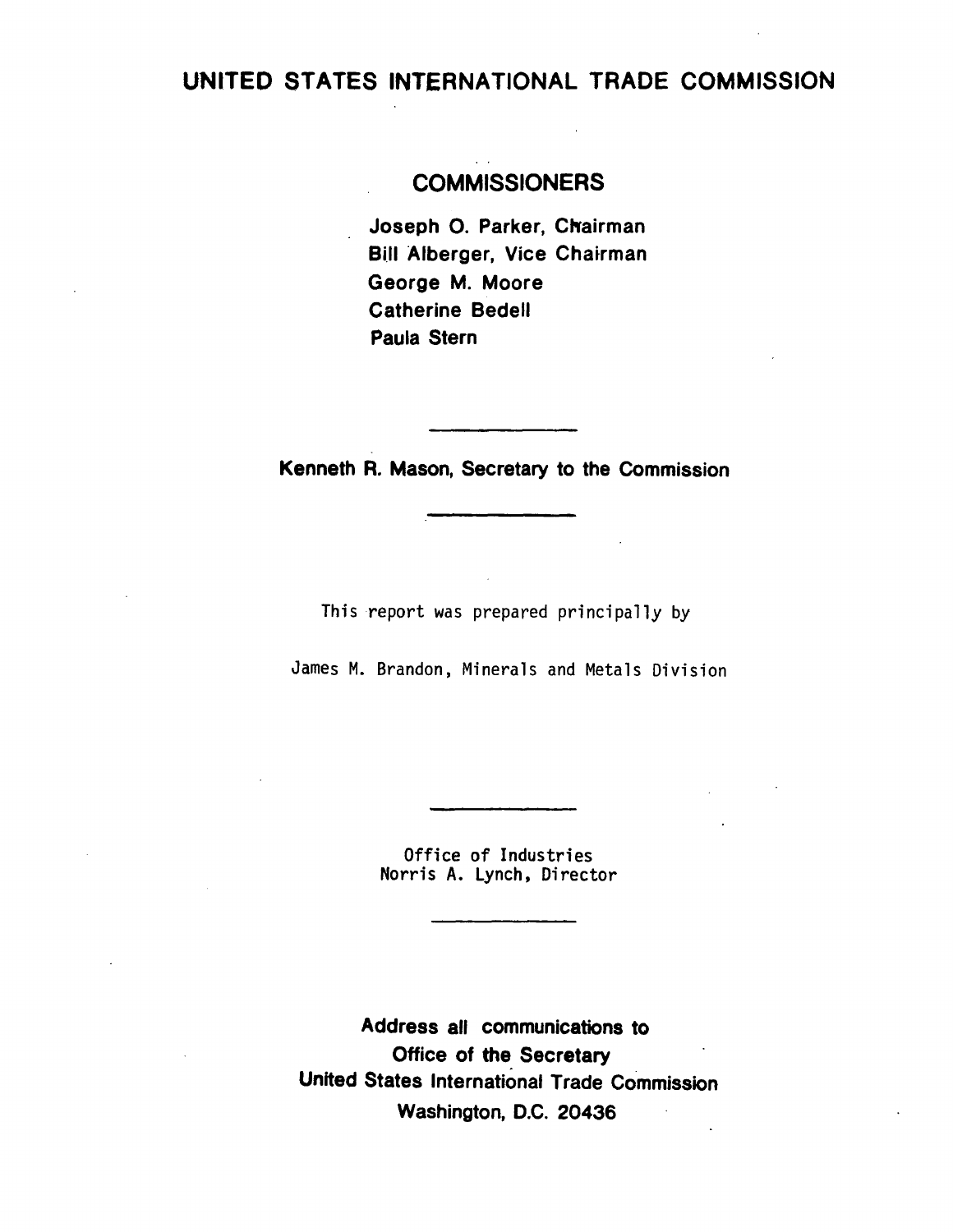

UNITED STATES INTERNATIONAL TRADE COMMISSION . Office of the Secretary . Washington, D.C. 20436

FOR RELEASE MARCH 31, 1979 CONTACT: William E. Wright (202) 523-0275

USITC 79-030

#### USITC REPORTS RESULTS OF ANNUAL SURVEYS OF PRODUCERS AND IMPORTERS OF BOLTS, NUTS, AND LARGE SCREWS OF IRON OR STEEL

The United States International Trade Commission has completed its first annual surveys of U.S. producers and importers of bolts, nuts, and large screws, required under Presidential Proclamation No. 4632. The report, which proyides information on a quarterly and annual basis for 1978, is necessary for the monitoring of the effects of temporary increases in duties on imports. The information developed covers profit, unfilled orders, inventories, capital expenditures, capacity, and net selling prices.

Major findings of the survey indicate that U.S. producers' ratio of net operating profit to net sales declined from 7.6 percent in 1977 to 7.4 percent in 1978. Producers' unfilled orders increased 22 percent from the first quarter to the last quarter of 1978, whereas importers' unfilled orders declined 7 percent during the same period.

Quarterly information on producers' inventories reveals a decline of 10 percent from the first quarter to the last quarter of 1978, compared with a 14-percent increase in importers' inventories during the same period.

U.S. producers' capital expenditures were 8 percent less in 1978 than total capital expenditures in 1977. The manufacturing capacity of domestic producers of bolts, nuts, and large screws was 6 percent less in 1978 than in 1977.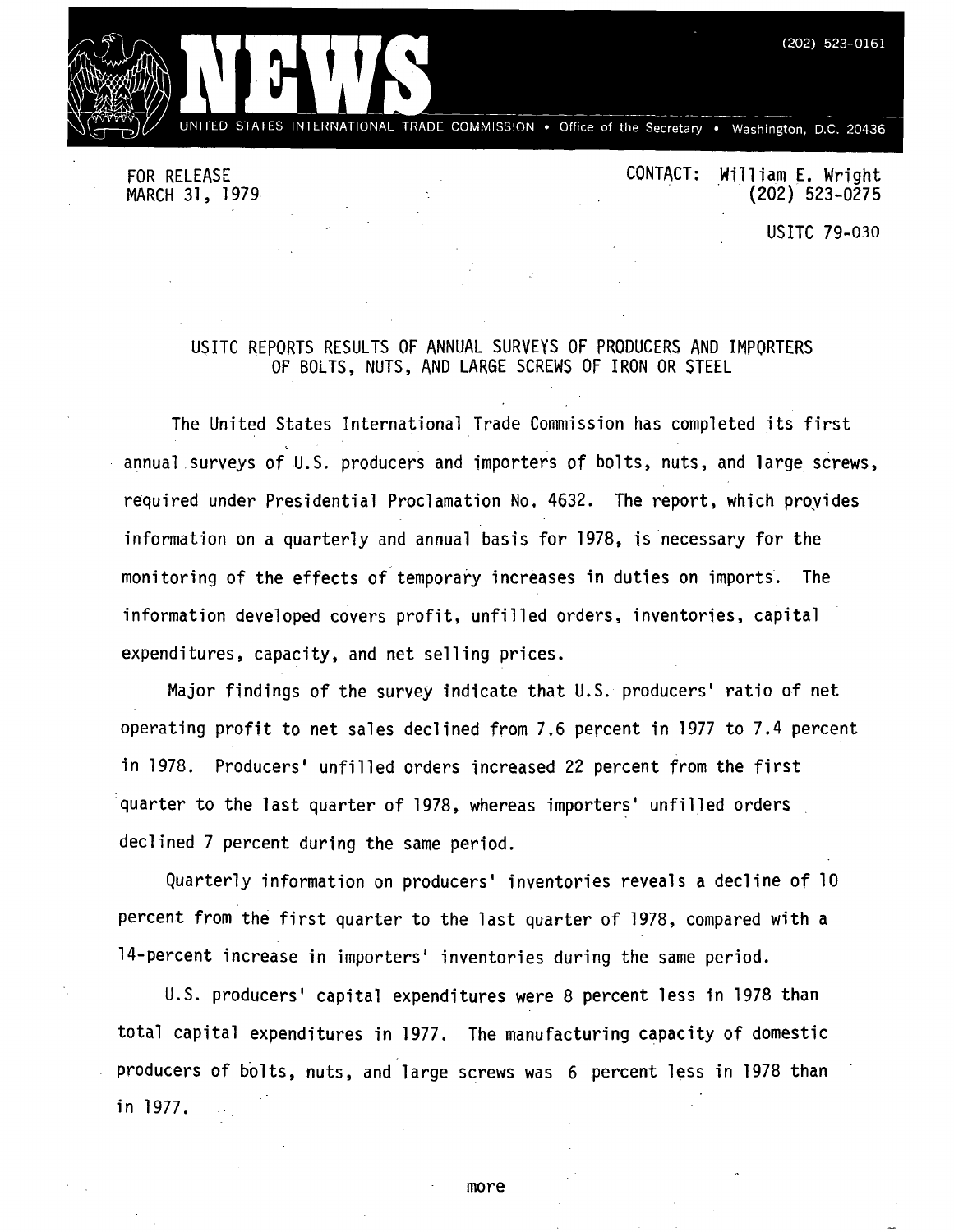USITC REPORTS RESULTS OF ANNUAL SURVEYS OF PRODUCERS AND IMPORTERS OF BOLTS, NUTS, AND LARGE SCREWS OF IRON OR STEEL

2

The average lowest net selling prices received by importers during each quarter of 1978 were, on an average, 33 percent higher than prices received by importers in 1977.

The report is sent to the Special Representative for Trade Negotiations, who is responsible for monitoring the effects of the temporary duty increases implemented by the Presidential proclamation.

Copies of the report (USITC Publication 963), can be obtained by calling (202) 523-5178, or from the Office of the Secretary, 701 E Street NW., Washington, D.C. 20436.

oOo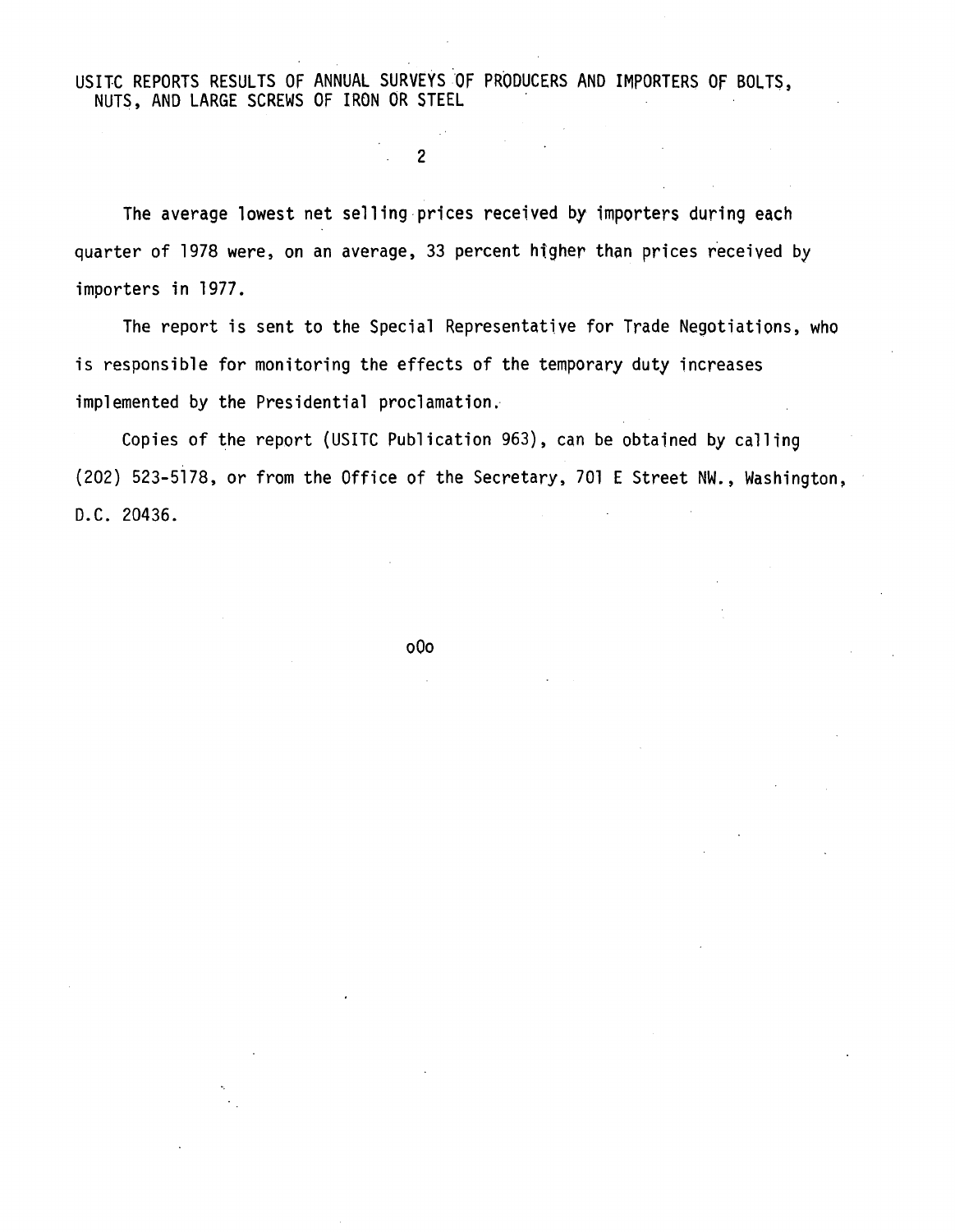

FOR RELEASE MARCH 31, 1979 CONTACT: William E. Wright (202) 523-0275

USITC 79-030

#### USITC REPORTS RESULTS OF ANNUAL SURVEYS OF PRODUCERS AND IMPORTERS OF BOLTS, NUTS, AND LARGE SCREWS OF IRON OR STEEL

The United States International Trade Commission has completed its first annual surveys of U.S. producers and importers of bolts, nuts, and large screws, required under Presidential Proclamation No. 4632. The report, which proyides information on a quarterly and annual basis for 1978, is necessary for the monitoring of the effects of temporary increases in duties on imports. The information developed covers profit, unfilled orders, inventories, capital expenditures, capacity, and net selling prices.

Major findings of the survey indicate that U.S.· producers' ratio of net operating profit to net sales declined from 7.6 percent in 1977 to 7.4 percent in 1978. Producers' unfilled orders increased 22 percent from the first quarter to the last quarter of 1978, whereas importers' unfilled orders declined 7 percent during the same period.

Quarterly information on producers' inventories reveals a decline of 10 percent from the first quarter to the last quarter of 1978, compared with a 14-percent increase in importers' inventories during the same period.

U.S. producers' capital expenditures were 8 percent less in 1978 than total capital expenditures in 1977. The manufacturing capacity of domestic producers of bolts, nuts, and large screws was 6 percent less in 1978 than in 1977.

more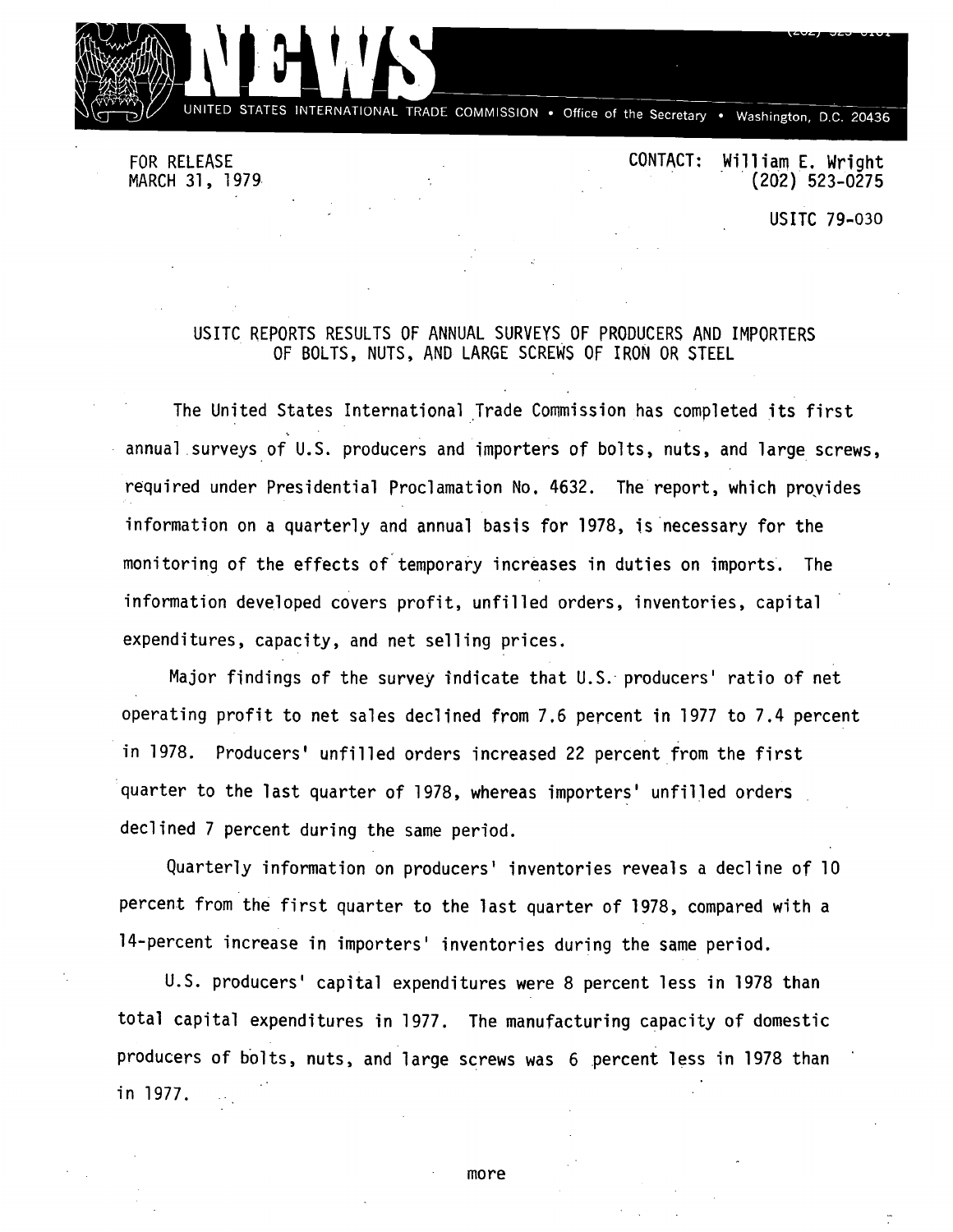USITC REPORTS RESULTS OF ANNUAL SURVEYS OF PRODUCERS AND IMPORTERS OF BOLTS, NUTS, AND LARGE SCREWS OF IRON OR STEEL

2

The average lowest net selling prices received by importers during each quarter of 1978 were, on an average, 33 percent higher than prices received by importers in 1977.

The report is sent to the Special Representative for Trade Negotiations, who is responsible for monitoring the effects of the temporary duty increases implemented by the Presidential proclamation.

Copies of the report (USITC Publication 963), can be obtained by calling (202) 523-5178, or from the Office of the Secretary, 701 E Street NW., Washington, D.C. 20436.

oOo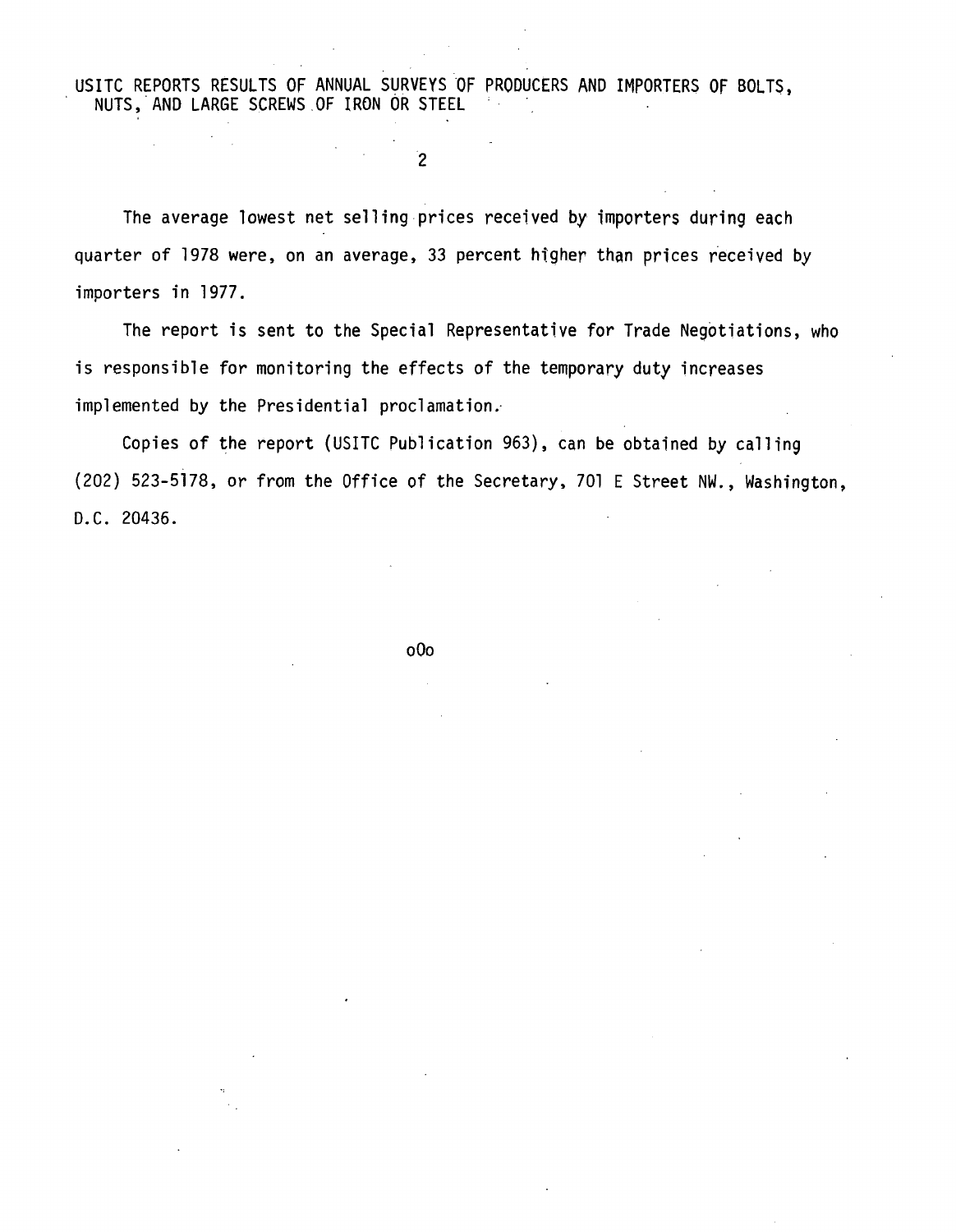Summary Highlights of the First Annual Surveys of U.S. Producers and Importers of Bolts, Nuts, and Large Screws of Iron or Steel

#### Profits

The economic performance of U.S. producers of bolts, nuts, and large . screws registered an upward trend during the four quarters of 1978. The ratio of net operating profit to net sales increased from 7.0 percent in the first quarter to 7.8 percent in the last quarter. The annual ratio of net operating profit to net sales, however, was 7.4 percent in 1978 compared with 7.6 percent in 1977.

#### U.S. producers' and importers' unfilled orders

From the first quarter of 1978 to the last quarter of 1978, U.S. producers' unfilled orders of bolts, nuts, and large screws increased 22 percent, from 183 million pounds to 223 million pounds. During the same period, importers' unfilled orders fluctuated and declined 7 percent, from 109 million pounds to 101 million pounds.

#### U.S. producers' and importers' inventories

The 1978 quarterly.information provided by U.S. producers and importers regarding their inventories reveals opposite trends. The inventories reported by U.S. producers declined 10 percent, from 164 million pounds in the first quarter to 148 million pounds in the last quarter. Conversely, inventories reported by U.S. importers during the same period increased 14 percent, from 276 million pounds to 315 million pounds.

#### Capital expenditures

U.S. producers' capital expenditures totaled \$35 million in 1978, about 8 percent less than total capital expenditures in 1977.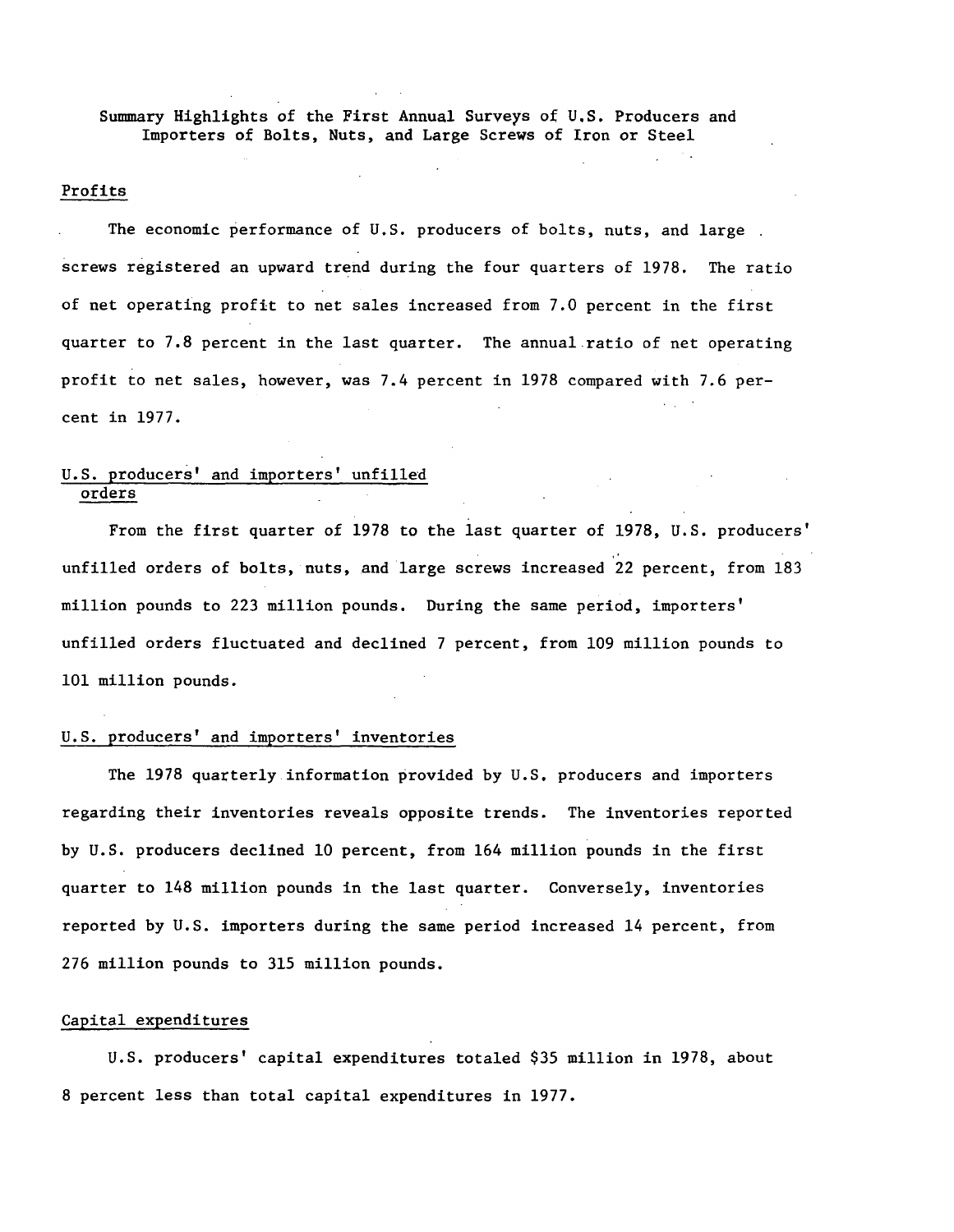#### Capacity

The manufacturing capacity of U.S. producers of bolts, nuts, and large screws in 1978 dropped 6 percent from the 1977 level. For bolts and large screws, producers' capacity declined from 1.6 billion pounds to 1.5 billion pounds. U.S. producers' capacity to manufacture nuts declined from 533 million pounds to 452 million pounds.

#### Importers' prices

The average lowest net selling prices received by importers on sales of six representative fastener products during each quarter of 1978 were, on an average, 33 percent higher than prices received by importers during the comparable periods of 1977. Prices received for three of the products, hexagon nuts, l/4"-20, hexagon nuts, l/2"-13, and structural bolts were 54, 46, and 32 percent higher, respectively, in 1978 than in 1977.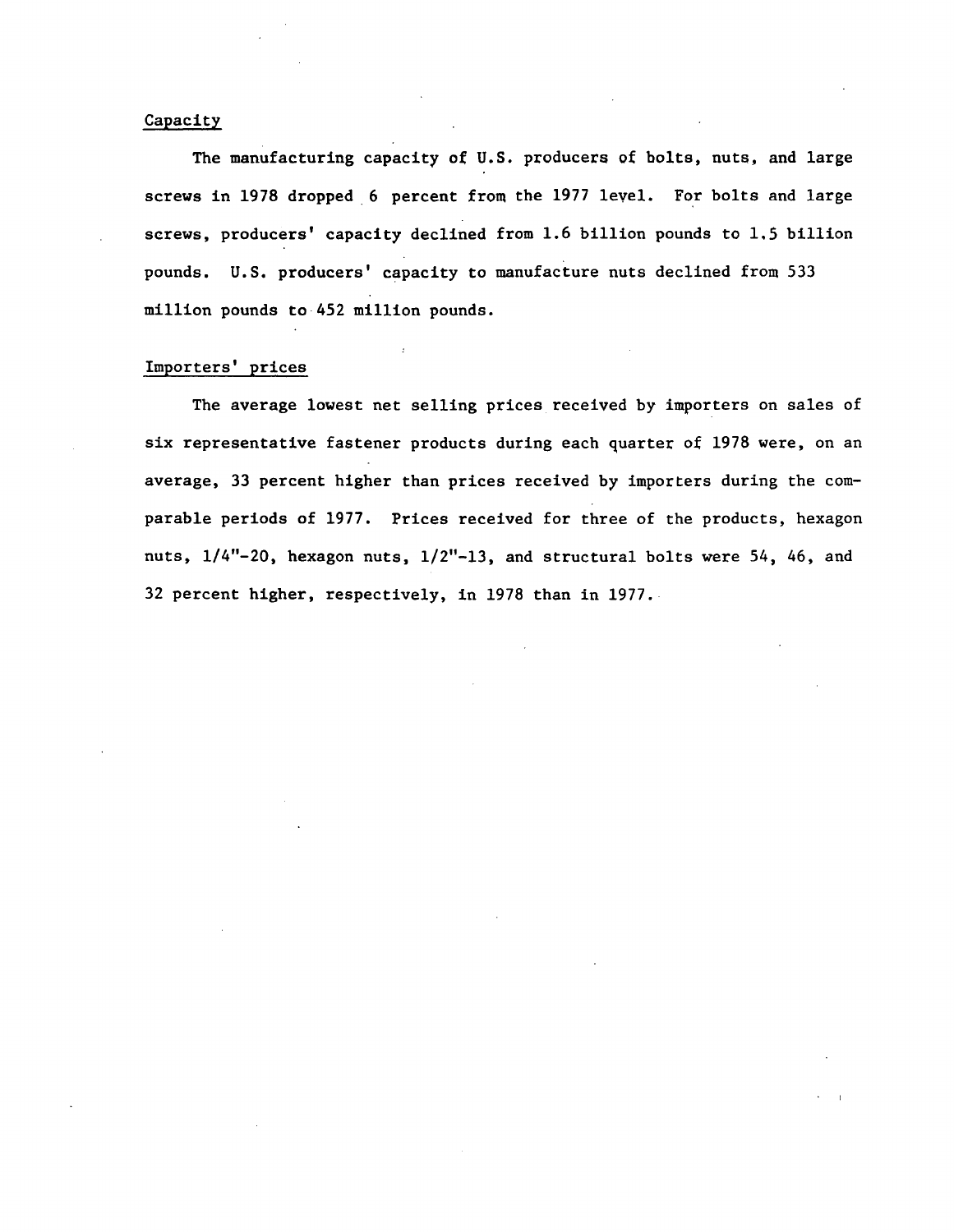# C O N T E N T S

|           | CONTENTS                                                                                                                                                   |                |
|-----------|------------------------------------------------------------------------------------------------------------------------------------------------------------|----------------|
|           |                                                                                                                                                            |                |
|           |                                                                                                                                                            | rage           |
| 1.        | Profit-and-loss experience of U.S. producers on their bolt, nut,<br>and large screw operations, 1975-Dec. 1978---------------                              | 1              |
| <b>2.</b> | Bolts, nuts, and large screws: Unfilled orders held by U.S.<br>producers and importers, by specified dates, Dec. 31, 1975-                                 |                |
|           | Dec. 31, 1978---------------------------                                                                                                                   | $\overline{2}$ |
| з.        | Bolts, nuts, and large screws: Inventories held by U.S.<br>producers and importers, by specified dates, Dec. 31, 1975-                                     | 3              |
| 4.        | Dec. 31, 1978 -----------------<br>Bolts, nuts, and large screws: Total capital expenditures by<br>U.S. producers, 1975-1978------------------------------ | 4              |
| 5.        | Bolts, nuts, and large screws: U.S. producers' capacity<br>1975-78-----------------------                                                                  | 5              |
| 6.        | Bolts, nuts, and large screws: Ranges and averages of lowest<br>net selling prices received by importers to distributors,                                  |                |
|           | by specified periods, January 1975-Dec. 1978---------------------                                                                                          | 6              |
| 7.        | Bolts, nuts, and large screws: Ranges and averages of lowest<br>net selling prices received by importers to distributors,                                  |                |
| 8.        | by specified periods, January 1975-Dec. 1978----------------------<br>Bolts, nuts, and large screws: Ranges and averages of lowest                         |                |
|           | net selling prices received by importers to distributors,<br>by specified periods, January 1975-Dec. 1978--------------                                    | 8              |
|           |                                                                                                                                                            |                |

 $\label{eq:2.1} \frac{1}{\sqrt{2}}\int_{\mathbb{R}^3}\frac{1}{\sqrt{2}}\left(\frac{1}{\sqrt{2}}\right)^2\frac{1}{\sqrt{2}}\left(\frac{1}{\sqrt{2}}\right)^2\frac{1}{\sqrt{2}}\left(\frac{1}{\sqrt{2}}\right)^2\frac{1}{\sqrt{2}}\left(\frac{1}{\sqrt{2}}\right)^2\frac{1}{\sqrt{2}}\left(\frac{1}{\sqrt{2}}\right)^2\frac{1}{\sqrt{2}}\frac{1}{\sqrt{2}}\frac{1}{\sqrt{2}}\frac{1}{\sqrt{2}}\frac{1}{\sqrt{2}}\frac{1}{\sqrt{2}}$ 

 $\mathcal{L}^{\text{max}}_{\text{max}}$  and  $\mathcal{L}^{\text{max}}_{\text{max}}$ 

 $\label{eq:2.1} \frac{1}{\sqrt{2}}\left(\frac{1}{\sqrt{2}}\right)^{2} \left(\frac{1}{\sqrt{2}}\right)^{2} \left(\frac{1}{\sqrt{2}}\right)^{2} \left(\frac{1}{\sqrt{2}}\right)^{2} \left(\frac{1}{\sqrt{2}}\right)^{2} \left(\frac{1}{\sqrt{2}}\right)^{2} \left(\frac{1}{\sqrt{2}}\right)^{2} \left(\frac{1}{\sqrt{2}}\right)^{2} \left(\frac{1}{\sqrt{2}}\right)^{2} \left(\frac{1}{\sqrt{2}}\right)^{2} \left(\frac{1}{\sqrt{2}}\right)^{2} \left(\$ 

 $\label{eq:2.1} \frac{1}{\sqrt{2}}\left(\frac{1}{\sqrt{2}}\right)^{2} \left(\frac{1}{\sqrt{2}}\right)^{2} \left(\frac{1}{\sqrt{2}}\right)^{2} \left(\frac{1}{\sqrt{2}}\right)^{2} \left(\frac{1}{\sqrt{2}}\right)^{2} \left(\frac{1}{\sqrt{2}}\right)^{2} \left(\frac{1}{\sqrt{2}}\right)^{2} \left(\frac{1}{\sqrt{2}}\right)^{2} \left(\frac{1}{\sqrt{2}}\right)^{2} \left(\frac{1}{\sqrt{2}}\right)^{2} \left(\frac{1}{\sqrt{2}}\right)^{2} \left(\$ 

 $\label{eq:2.1} \mathcal{L}(\mathcal{L}^{\text{max}}_{\mathcal{L}}(\mathcal{L}^{\text{max}}_{\mathcal{L}}),\mathcal{L}^{\text{max}}_{\mathcal{L}}(\mathcal{L}^{\text{max}}_{\mathcal{L}}))$ 

 $\mathcal{L}^{\text{max}}_{\text{max}}$  , where  $\mathcal{L}^{\text{max}}_{\text{max}}$ 

 $\mathcal{L}(\mathcal{A})$  and  $\mathcal{L}(\mathcal{A})$  .

#### $P<sub>000</sub>$

 $\label{eq:2.1} \frac{1}{\sqrt{2}}\int_{\mathbb{R}^3}\frac{1}{\sqrt{2}}\left(\frac{1}{\sqrt{2}}\right)^2\frac{1}{\sqrt{2}}\left(\frac{1}{\sqrt{2}}\right)^2\frac{1}{\sqrt{2}}\left(\frac{1}{\sqrt{2}}\right)^2\frac{1}{\sqrt{2}}\left(\frac{1}{\sqrt{2}}\right)^2.$ 

 $\label{eq:2.1} \frac{1}{\sqrt{2}}\int_{\mathbb{R}^3}\frac{1}{\sqrt{2}}\left(\frac{1}{\sqrt{2}}\right)^2\frac{1}{\sqrt{2}}\left(\frac{1}{\sqrt{2}}\right)^2\frac{1}{\sqrt{2}}\left(\frac{1}{\sqrt{2}}\right)^2\frac{1}{\sqrt{2}}\left(\frac{1}{\sqrt{2}}\right)^2.$ 

 $\label{eq:2.1} \frac{1}{\sqrt{2}}\int_{\mathbb{R}^3}\frac{1}{\sqrt{2}}\left(\frac{1}{\sqrt{2}}\right)^2\frac{1}{\sqrt{2}}\left(\frac{1}{\sqrt{2}}\right)^2\frac{1}{\sqrt{2}}\left(\frac{1}{\sqrt{2}}\right)^2\frac{1}{\sqrt{2}}\left(\frac{1}{\sqrt{2}}\right)^2.$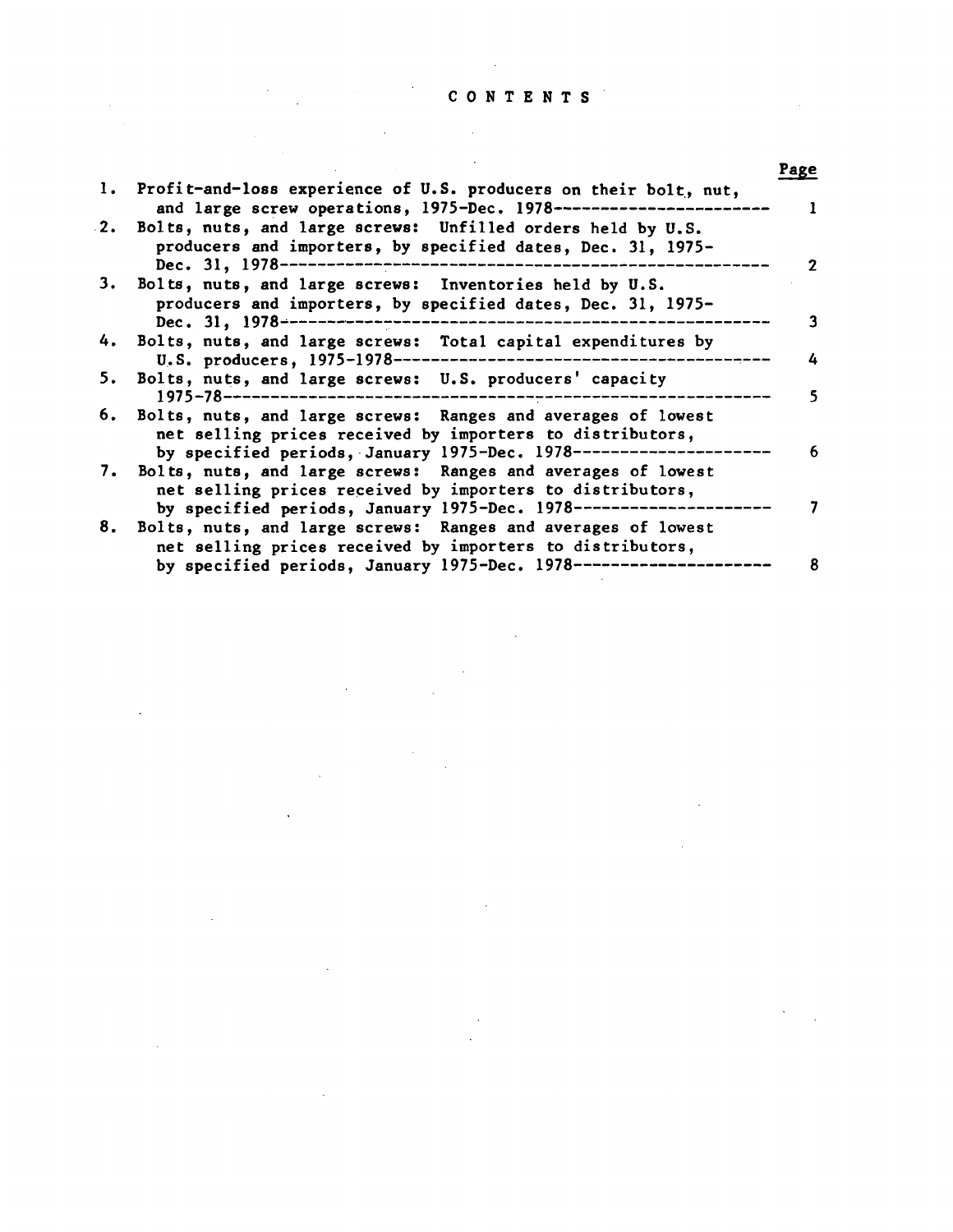$\mathcal{L}^{\text{max}}_{\text{max}}$  , where  $\mathcal{L}^{\text{max}}_{\text{max}}$ 

 $\lambda_{\rm{max}}$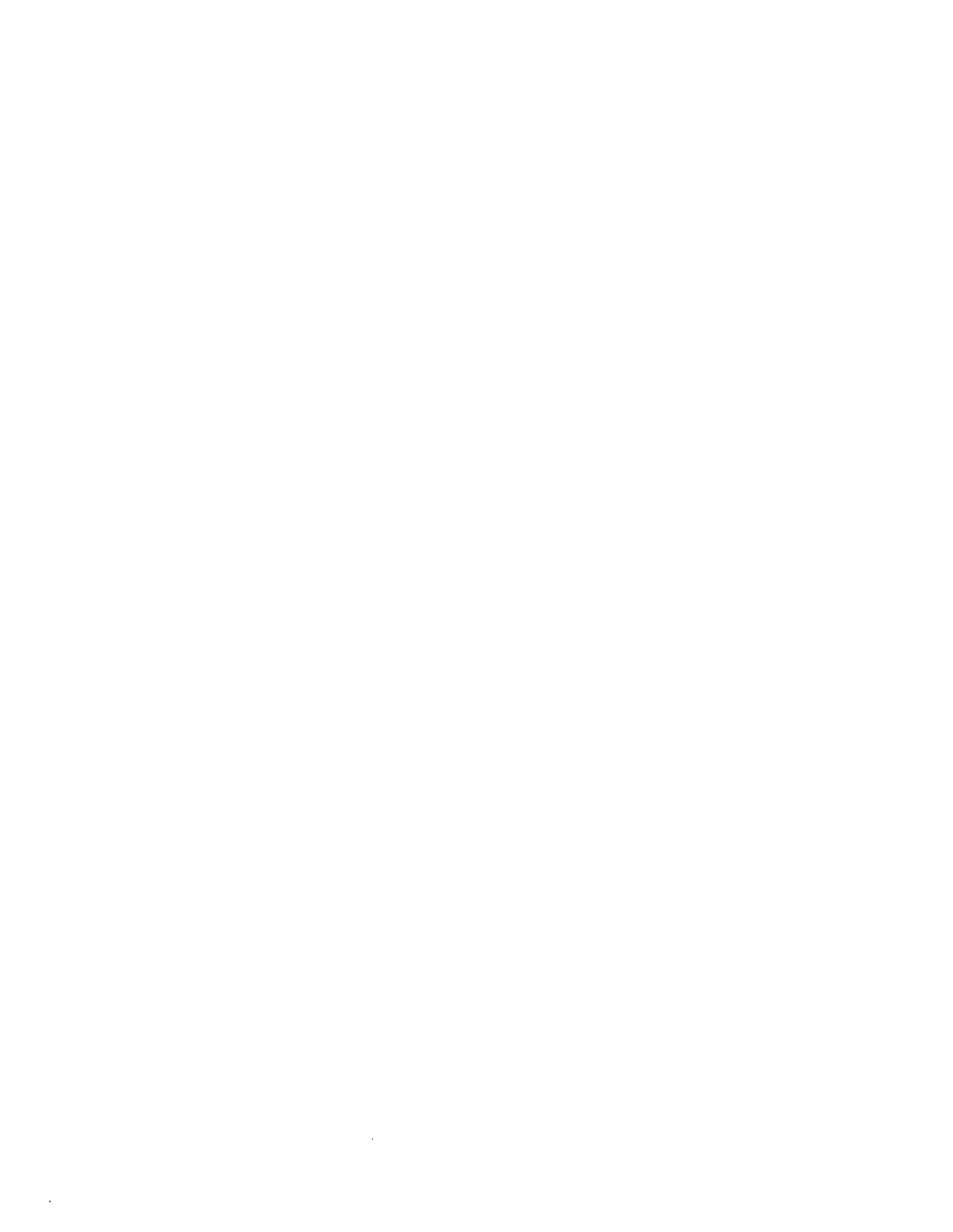|                                                          |           |           |           |           | 1978      |  |            |  |          |  |         |
|----------------------------------------------------------|-----------|-----------|-----------|-----------|-----------|--|------------|--|----------|--|---------|
| I tem                                                    | 1975      | 1976      | 1977      | $1978$ 1/ | $Jan. -$  |  | $April -$  |  | $July -$ |  | Oct.    |
|                                                          |           |           |           |           | Mar.      |  | June       |  | Sept.    |  | Dec.    |
|                                                          |           |           |           |           |           |  |            |  |          |  |         |
| Net sales-------------------1,000 dollars--: $680,151$ : |           | 692,694 : | 694,280 : | 852,779 : | 205,915:  |  | 218,438:   |  | 204,401: |  | 224,025 |
| Cost of goods sold------------------do----:              | 494,344 : | 524,326:  | 522,879:  | 683,709:  | 166, 144: |  | 174,873:   |  | 164.338: |  | 178,354 |
| Gross profit------------------------do----:              | 185,807:  | 168,368:  | 141,401:  | 169,070:  | 39.771:   |  | 43.565:    |  | 40,063:  |  | 45,671  |
| Selling and administrative expenses                      |           |           |           |           |           |  |            |  |          |  |         |
| $1.000$ dollars--:                                       | 85.653:   | 89,708:   | 88,548:   | 105,683:  | 25,350:   |  | $27,146$ : |  | 25,098:  |  | 28,089  |
| Net operating $profit-------------d0---$ :               | 100.154 : | 78,660:   | 52.853:   | 63.387:   | 14,421:   |  | 16,419:    |  | 14,965:  |  | 17,582  |
| Other income or (expenses)---------do-----:              | (210):    | 145:      | (411):    | (6,112):  | (1,008):  |  | (2.887):   |  | (519):   |  | (1,698) |
| Net profit before income taxes-----do----:               | 99,944:   | 78,805:   | 52,442:   | 57,275:   | 13,413:   |  | 13,532:    |  | 14,446:  |  | 15,884  |
| Ratio of net operating profit to                         |           |           |           |           |           |  |            |  |          |  |         |
| Net sales---------------------percent--:                 | 14.7:     | 11.4:     | 7.6:      | 7.4:      | 7.0 :     |  | 7.5:       |  | 7.3 :    |  | 7.8     |
|                                                          |           |           |           |           |           |  |            |  |          |  |         |

 $\mathcal{V}_\mathrm{F}$ 

#### Table 1.--Profit-and-loss experience of U.S. producers on their bolt, nut, and large screw operations, 1975-Dec. 1978

1/ Data were submitted by 35 producers.

Source: Compiled from data submitted in response to questionnaires of the U.S. International Trade Commission.

 $\hat{\boldsymbol{\epsilon}}$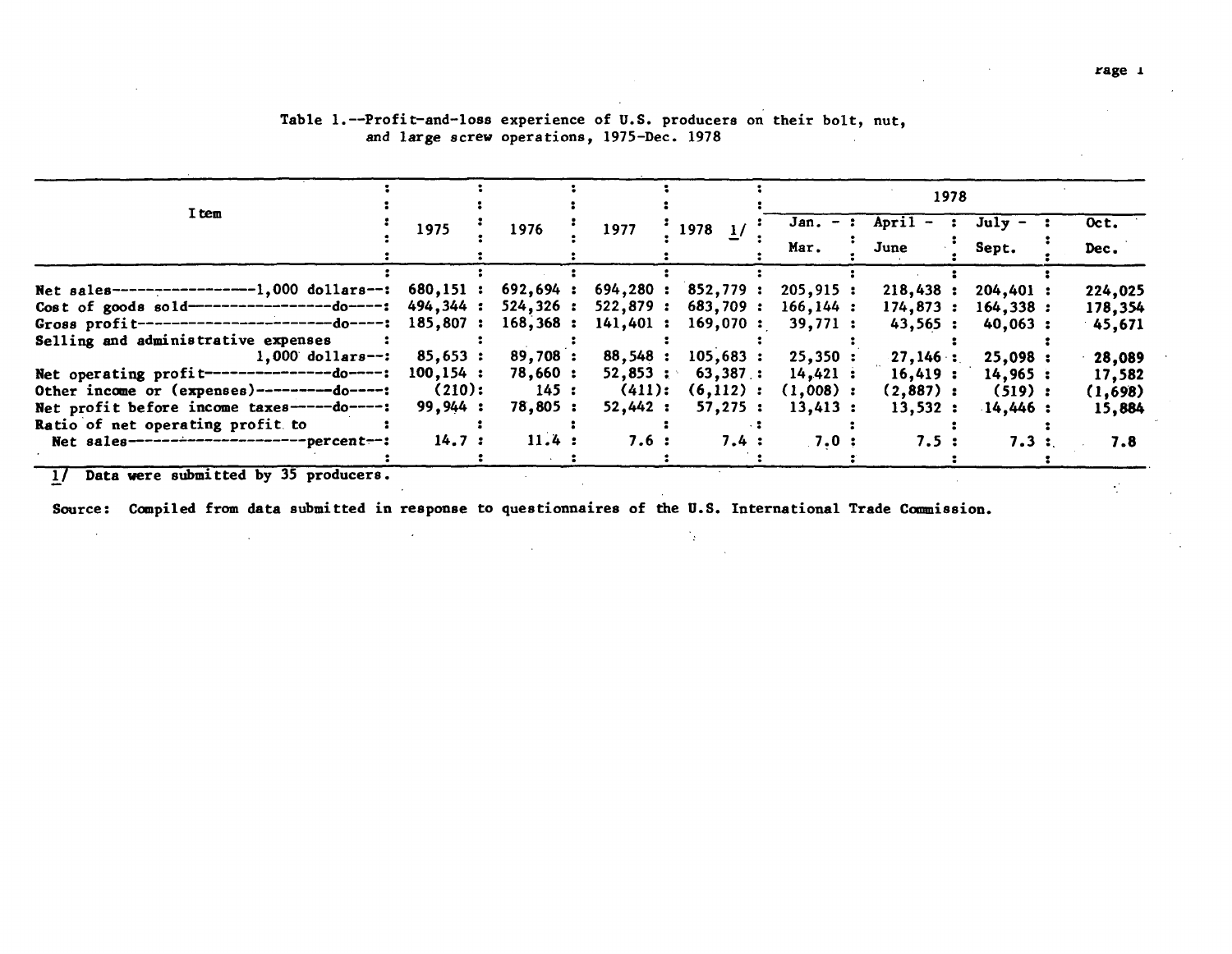#### Table 2.--Bolts, nuts, and large screws: Unfilled orders held by U.S. producers and importers, by specified dates, Dec. 31, 1975-Dec. 31, 1978  $\mathcal{L}_{\text{max}}$  $\mathcal{L}_{\text{max}}$  and  $\mathcal{L}_{\text{max}}$

| Date                                        | U.S. producers'<br>unfilled orders | Importers<br>unfilled orders |
|---------------------------------------------|------------------------------------|------------------------------|
| Dec. 31, 1975----------------------------   | 165:                               | 87                           |
| June 30, 1976---------------------------    | 176:                               | 152                          |
| Dec. 31, 1976------------------------------ | 189 :                              | 131                          |
| June 30, 1977-----------------------------  | 196:                               | 113                          |
| Dec. 31, 1977-----------------------------  | 198:                               | 142                          |
| Mar. 31, 1978-----------------------------  | 183:                               | 109                          |
| June 30, 1978-----------------------------  | 202:                               | 116                          |
| Sept. 30, 1978---------------------------   | 207:                               | 94                           |
| Dec. 31, 1978-----------------------------  | 223:                               | 101                          |
|                                             |                                    |                              |

Source: Compiled from data submitted in response to questionnaires of the U.S. International Trade Commission.

 $\label{eq:2.1} \frac{1}{2}\sum_{i=1}^n\frac{1}{2\pi\sqrt{2\pi}}\int_{\mathbb{R}^n}\frac{1}{2\pi\sqrt{2\pi}}\int_{\mathbb{R}^n}\frac{1}{2\pi\sqrt{2\pi}}\int_{\mathbb{R}^n}\frac{1}{2\pi\sqrt{2\pi}}\int_{\mathbb{R}^n}\frac{1}{2\pi\sqrt{2\pi}}\int_{\mathbb{R}^n}\frac{1}{2\pi\sqrt{2\pi}}\int_{\mathbb{R}^n}\frac{1}{2\pi\sqrt{2\pi}}\int_{\mathbb{R}^n}\frac{1}{2\pi\sqrt{2\pi$ 

 $\mathcal{L}(\mathcal{A})$ 

(In million of pounds)

 $\bar{\psi}$ 

 $\ddot{\phantom{a}}$ 

 $\sim$   $\sim$ 

 $\Delta \sim 10$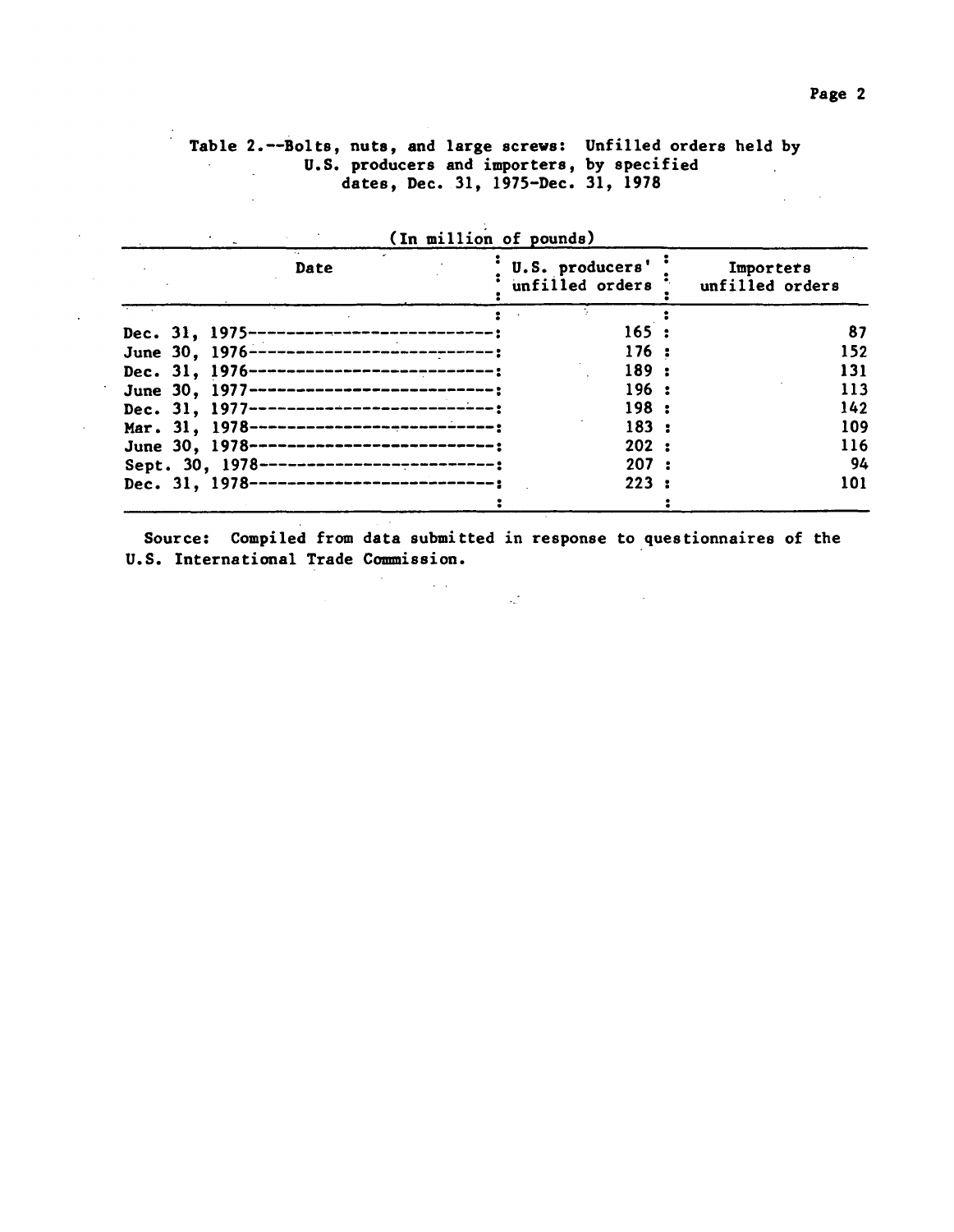$\mathcal{L}$ 

### Table 3.--Bolts, nuts, and large screws: Inventories held by U.S.-producers and importers, by specified dates,  $\cdot$  Dec. 31, 1975-Dec. 31, 1978

 $\mathcal{L}^{\text{max}}(\mathcal{L}^{\text{max}})$ 

 $\mathcal{L}$ 

| (In million of pounds)                                                                                                                                                                                                                                                                                                                                                       |                                                              |                                                      |
|------------------------------------------------------------------------------------------------------------------------------------------------------------------------------------------------------------------------------------------------------------------------------------------------------------------------------------------------------------------------------|--------------------------------------------------------------|------------------------------------------------------|
| Date                                                                                                                                                                                                                                                                                                                                                                         | U.S. producers'<br>inventories                               | Importers<br>inventories                             |
| Dec. 31, 1975------------------------------<br>June 30, 1976-----------------------------<br>Dec. 31, 1976------------------------------<br>June 30, 1977----------------------------<br>Dec. 31, 1977-----------------------------<br>March 31, 1978---------------------------<br>June 30, 1978-----------------------------<br>Sept. 30, 1978---------------------------- | 255:<br>230:<br>245:<br>215:<br>208:<br>164:<br>194:<br>151: | 261<br>233<br>319<br>320<br>283<br>276<br>303<br>304 |
| Dec. 31, 1978------------------------------                                                                                                                                                                                                                                                                                                                                  | 148:                                                         | 315                                                  |

Source: Compiled from data submitted in response to questionnaires of the U.S. International Trade Commission.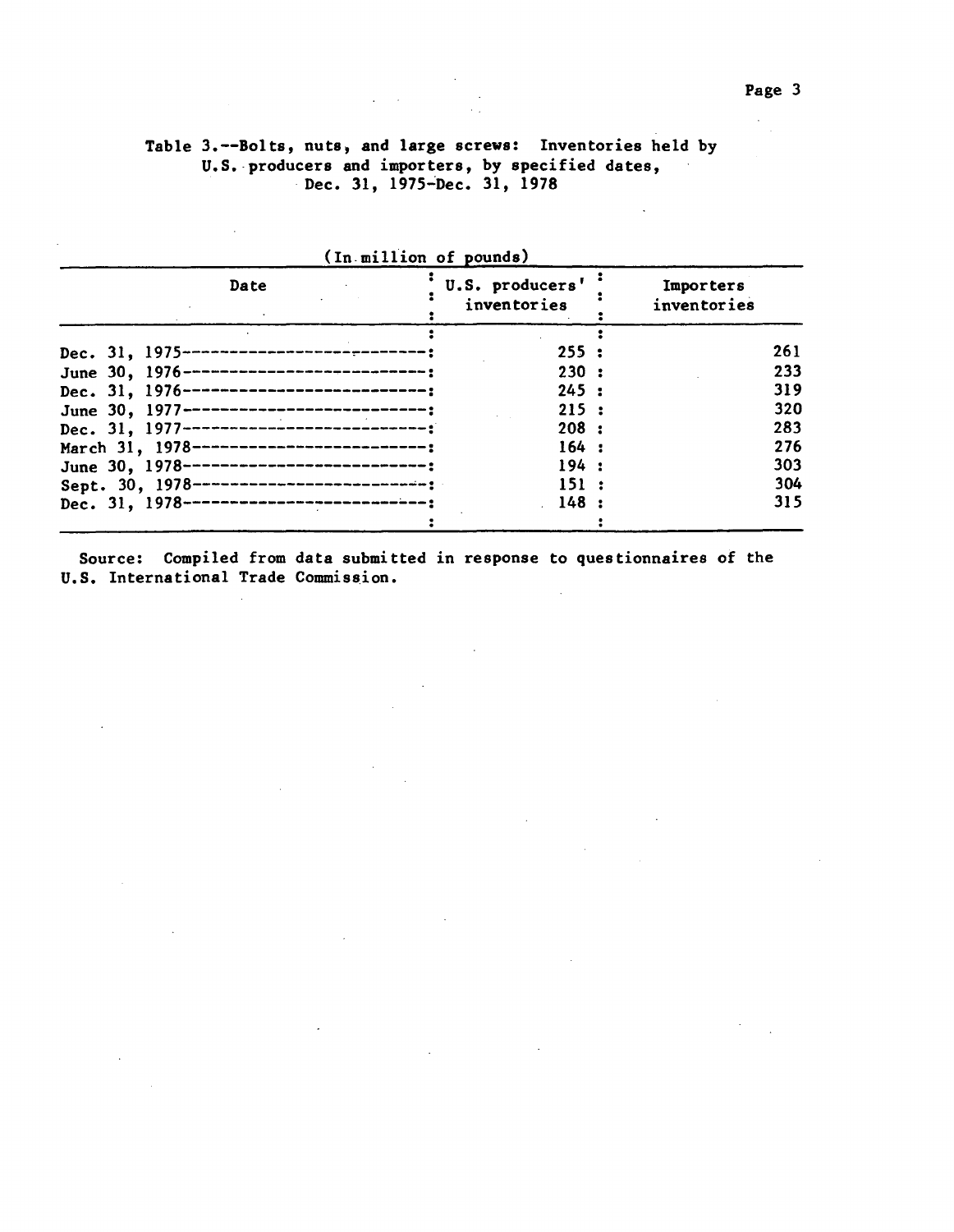#### Table 4.--Bolts, nuts, and large screws: Total capital expenditures by U.S. producers, 1975-1978

| (In thousands of dollars) |                               |
|---------------------------|-------------------------------|
| Period                    | Total capital<br>expenditures |
|                           |                               |
|                           | 24,633                        |
|                           | 32,194                        |
|                           | 38,314                        |
|                           | 35,404                        |

Source: Compiled from data submitted in response to questionnaires of the U.S. International Trade Commission.

Note.--Data are based on responses to Commission questionnaires by U.S. producers which accounted for approximately 50 percent of the value of total domestic shipments in 1977.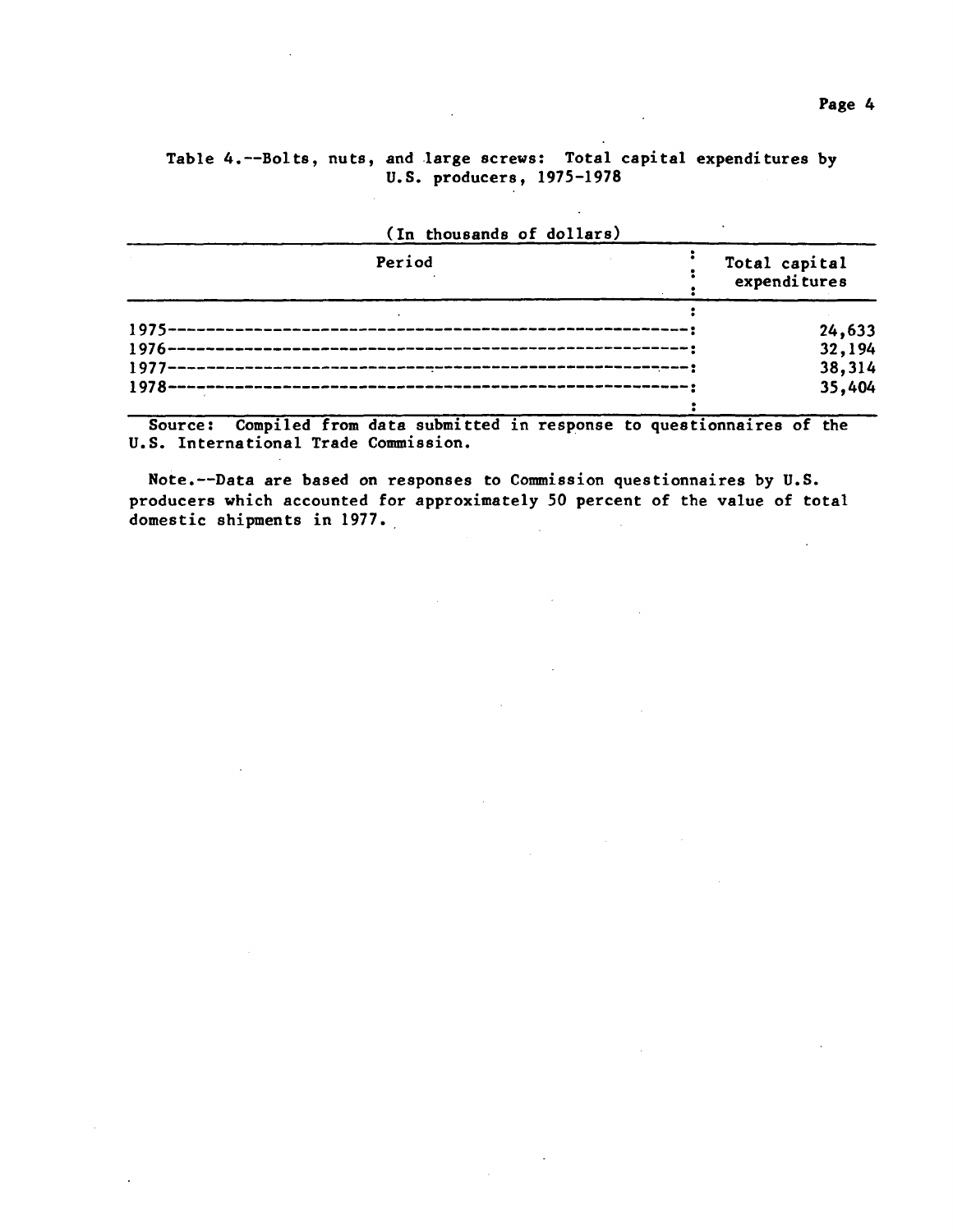| 1975                 | 1976                     | 1977                                                                                                                       | 1978                                        |
|----------------------|--------------------------|----------------------------------------------------------------------------------------------------------------------------|---------------------------------------------|
|                      |                          |                                                                                                                            |                                             |
|                      |                          |                                                                                                                            |                                             |
| $screws$ ----------- |                          |                                                                                                                            | 1,544                                       |
|                      |                          |                                                                                                                            | 452                                         |
|                      |                          |                                                                                                                            |                                             |
|                      |                          |                                                                                                                            |                                             |
|                      | 1,553:<br>513:<br>2,066: | (In millions of pounds)<br>1,651:<br>538:<br>$\cos\theta$ $\sin\theta$ $\cos\theta$ $\sin\theta$ $\sin\theta$ $\sin\theta$ | 1,598:<br>533:<br>$2,187$ : $2,131$ : 1,996 |

#### Table 5.--Bolts, nuts, and large screws: U.S. producers' capcity, 1/ 1975-78.

1/ Capacity is defined as the normal sustained production that can be achieved on an annual basis and is based upon a firm's average product mix during 1975-78 with allowance made for anticipated maintenance downtime.

Source: Compiled from data submitted in response to questionnaires of the U.S. International Trade.Commission.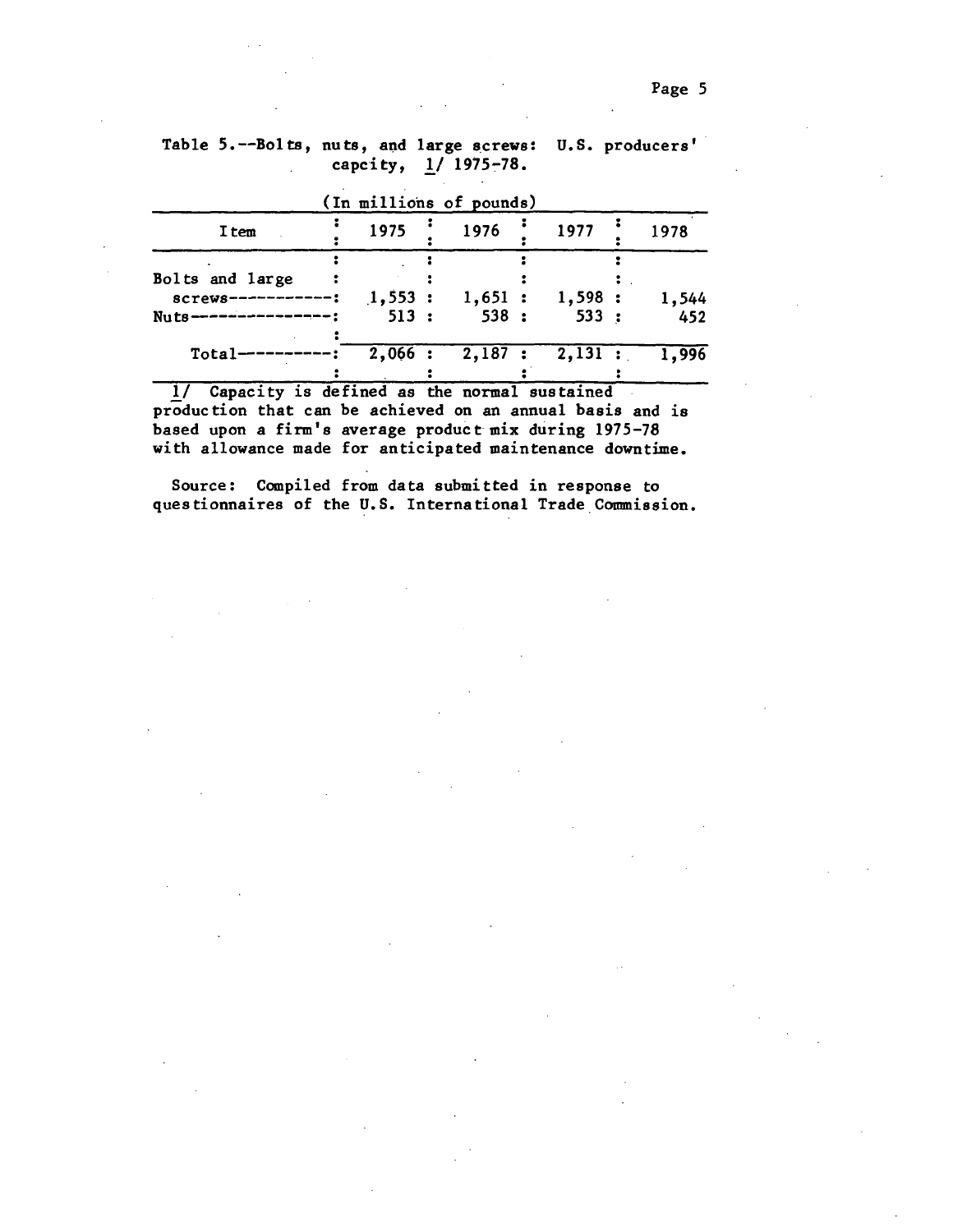| Import Price                   |                    |                                              |  |  |  |  |  |
|--------------------------------|--------------------|----------------------------------------------|--|--|--|--|--|
| Period<br>$\ddot{\phantom{a}}$ | Range              | Average                                      |  |  |  |  |  |
|                                | Per $1,000$ pieces | Per 1,000 pieces                             |  |  |  |  |  |
|                                |                    |                                              |  |  |  |  |  |
|                                |                    | Cap screws, grade 2, $3/8" - 16 \times 1"$   |  |  |  |  |  |
| 1975:                          |                    |                                              |  |  |  |  |  |
| $Jan.-Mar---:$                 | $13.33 - 33.53$ :  | 15.82                                        |  |  |  |  |  |
| Apr. - June--:                 | $12.38 - 33.53$ :  | 15.55                                        |  |  |  |  |  |
| July-Sept--:                   | $-11.14 - 25.10$ : | 15.64                                        |  |  |  |  |  |
| $0ct.-Dec.--:$                 | $10.75 - 25.10$ :  | 14.52                                        |  |  |  |  |  |
| 1976:                          |                    |                                              |  |  |  |  |  |
| Jan.-Mar---:                   | $11.37 - 15.90:$   | 13.50                                        |  |  |  |  |  |
| Apr.-June--:                   | $12.28 - 15.90$ :  | 14.32                                        |  |  |  |  |  |
| July-Sept--:                   | $12.85 - 15.95$ :  | 14.74                                        |  |  |  |  |  |
| $0ct.-Dec---:$                 | $10.16 - 16.90:$   | 14.50                                        |  |  |  |  |  |
| 1977:                          |                    |                                              |  |  |  |  |  |
| Jan.-Mar---:                   | $13.44 - 17.25$ :  | 15.06                                        |  |  |  |  |  |
| Apr.-June--:                   | $13.36 - 17.25$ :  | 14.79                                        |  |  |  |  |  |
| July-Sept--:                   | $12.70 - 18.15$ :  | 14.88                                        |  |  |  |  |  |
| $Oct.-Dec--:$                  | $12.67 - 18.15$ :  | 14.99                                        |  |  |  |  |  |
| 1978:                          |                    |                                              |  |  |  |  |  |
| $Jan.-Mar---:$                 | $13.66 - 19.06$ :  | 16.24                                        |  |  |  |  |  |
| Apr.-June--:                   | $15.03 - 19.93$ :  | 17.83                                        |  |  |  |  |  |
| July-Sept--:                   | $16.09 - 22.00$ :  | 19.10                                        |  |  |  |  |  |
| $0ct.-Dec---:$                 | $16.72 - 22.36$ :  | 19.85                                        |  |  |  |  |  |
| ፡<br>$\ddot{\bullet}$          |                    | Cap screws, grade $8$ , $3/8" - 16 \times 1$ |  |  |  |  |  |
| 1975:                          |                    |                                              |  |  |  |  |  |
| $Jan.-Mar---:$                 | $25.82 - 33.82$ :  | 28.67                                        |  |  |  |  |  |
| Apr.-June--:                   | $19.35 - 33.09:$   | 23.13                                        |  |  |  |  |  |
| July-Sept--:                   | $22.45 - 29.79$ :  | 26.12                                        |  |  |  |  |  |
| $0ct.-Dec. --:$                | $20.24 - 29.79:$   | 25.02                                        |  |  |  |  |  |
| 1976:                          |                    |                                              |  |  |  |  |  |
| $Jan.-Mar--:$                  | $20.24 - 29.79$ :  | 25.02                                        |  |  |  |  |  |
| Apr.-June--:                   | $22.09 - 27.82$ :  | 24.96                                        |  |  |  |  |  |
| July-Sept--:                   | $21.40 - 29.77:$   | 24.86                                        |  |  |  |  |  |
| $0ct.-Dec--:$                  | $21.40 - 29.77$ :  | 24.72                                        |  |  |  |  |  |
| 1977:                          |                    |                                              |  |  |  |  |  |
| Jan.-Mar---:                   | $22.54 - 40.30$ :  | 27.63                                        |  |  |  |  |  |
| Apr. - June--:                 | $21.40 - 40.30$ :  | 27.87                                        |  |  |  |  |  |
| July-Sept--:                   | $21.28 - 40.30$ :  | 26.41                                        |  |  |  |  |  |
| $Oct.-Dec--:$                  | $21.67 - 40.30$ :  | 27.12                                        |  |  |  |  |  |
| 1978:                          |                    |                                              |  |  |  |  |  |
| $Jan.-Mar---:$                 | $22.70 - 44.10:$   | 29.38                                        |  |  |  |  |  |
| Apr.-June--:                   | $23.90 - 44.10$ :  | 31.76                                        |  |  |  |  |  |
| July-Sept --:                  | $26.39 - 55.00$ :  | 37.93                                        |  |  |  |  |  |
| $0ct.-Dec---:$                 | $28.42 - 52.50$ :  | 38.16                                        |  |  |  |  |  |
|                                |                    |                                              |  |  |  |  |  |

Table 6.--Bolts, nuts, and large screws: Ranges and averages 1/ of lowest net selling prices received by importers to distributors, by specified periods, January 1975-Dec. 1978  $\blacktriangle$ 

1/ Weighted averages are used for the specified periods January 1975-June 1975; simple averages are used for the specified periods July 1975-Dec. 1978.

Source: Compiled from data submitted in response to questionnaires of the U.S. International Trade Commission.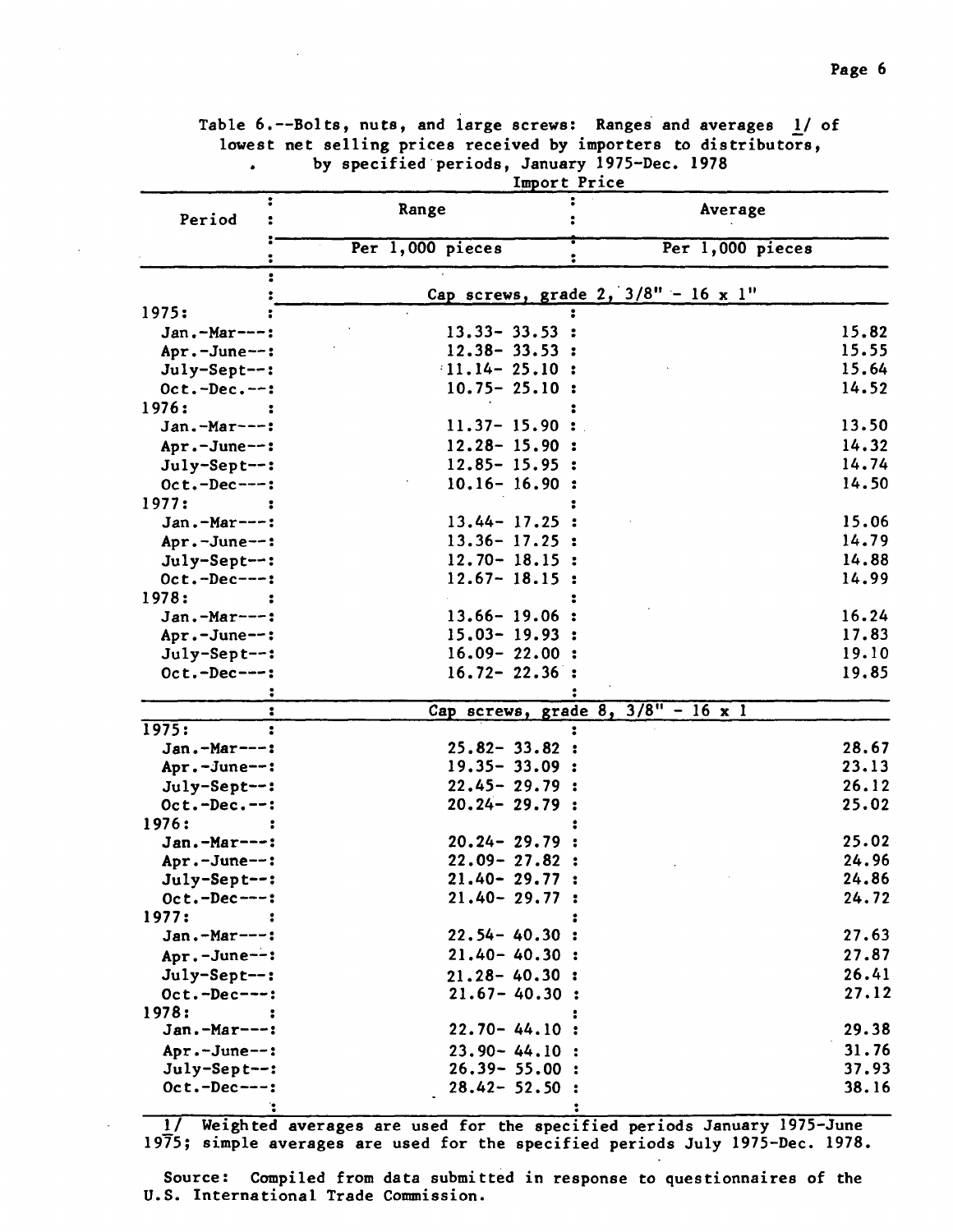| ٠.<br>Period<br>$\ddot{\phantom{a}}$ | Range              |                   |                           | Average |                    |       |
|--------------------------------------|--------------------|-------------------|---------------------------|---------|--------------------|-------|
|                                      | Per $1,000$ pieces |                   |                           |         | Per $1,000$ pieces |       |
|                                      |                    |                   |                           |         |                    |       |
|                                      |                    |                   |                           |         |                    |       |
| 1975:                                |                    |                   | Hexagon Nuts, $1/4" - 20$ |         |                    |       |
| $Jan.-Mar---:$                       |                    | $1.36 - 10.00$ :  |                           |         |                    | 2.08  |
| Apr.-June--:                         |                    | $1.46 - 10.00$ :  |                           |         |                    | 2.35  |
| July-Sept--:                         | $1.60 -$           | 2.70:             |                           |         |                    | 2.05  |
| $Oct.-Dec. --:$                      | $1.50 -$           | 2.70:             |                           |         |                    | 2.14  |
| 1976:                                |                    |                   |                           |         |                    |       |
| Jan.-Mar---:                         | $1.71-$            | 2.70:             |                           |         |                    | 2.21  |
| Apr.-June--:                         | $1.71-$            | 2.61:             |                           |         |                    | 2.17  |
| July-Sept--:                         | $1.68-$            | 2.84:             |                           |         |                    | 2.31  |
| $Oct.-Dec---:$                       | $1.80 -$           | 3.01:             |                           |         |                    | 2.35  |
| 1977:                                |                    |                   |                           |         |                    |       |
| Jan.-Mar---:                         | $2.10-$            | 2.94:             |                           |         |                    | 2.47  |
| Apr.-June--:                         | $2.10-$            | 2.94:             |                           |         |                    | 2.40  |
| July-Sept --:                        | $2.00 -$           | 3.10:             |                           |         |                    | 2.47  |
| $0ct.-Dec---:$                       | $2.20 -$           | 3.10:             |                           |         |                    | 2.52  |
| 1978:                                |                    |                   |                           |         |                    |       |
| Jan.-Mar---:                         | $2.44-$            | 3.50:             |                           |         |                    | 2.84  |
| Apr.-June--:                         | $2.87 -$           | 4.60:             |                           |         |                    | 3.96  |
| $July-September-:$                   | $3.65 -$           | 4.91:             |                           |         |                    | 4.24  |
|                                      | $3.55 -$           | 4.91:             |                           |         |                    | 4.16  |
| $0ct.-Dec---:$                       |                    |                   |                           |         |                    |       |
|                                      |                    |                   | Hexagon Nuts $1/2" - 13$  |         |                    |       |
| 1975:                                |                    |                   |                           |         |                    |       |
| Jan.-Mar---:                         |                    | $8.80 - 37.80$ :  |                           |         |                    | 11.36 |
| Apr.-June--:                         |                    | $9.85 - 37.80:$   |                           |         |                    | 11.43 |
| July-Sept--:                         |                    | $8.75 - 14.50:$   |                           |         |                    | 11.55 |
| $0ct.-Dec.--:$                       |                    | $8.79 - 13.50:$   |                           |         |                    | 11.25 |
| 1976:                                |                    |                   |                           |         |                    |       |
| Jan.-Mar---:                         |                    | $9.15 - 13.50$ :  |                           |         |                    | 11.79 |
| Apr.-June--:                         |                    | $9.00 - 14.98:$   |                           |         |                    | 12.22 |
| $July-September-:$                   |                    | $8.84 - 15.44$ :  |                           |         |                    | 12.78 |
| $0ct.-Dec---:$                       |                    | $10.67 - 15.73$ : |                           |         |                    | 13.07 |
| 1977:                                |                    |                   |                           |         |                    |       |
| Jan.-Mar---:                         |                    | $10.60 - 15.19$ : |                           |         |                    | 12.76 |
| Apr.-June--:                         |                    | $10.58 - 14.02$ : |                           |         |                    | 12.51 |
| July-Sept--:                         |                    | $9.13 - 16.90:$   |                           |         |                    | 12.66 |
| $Oct.-Dec---:$                       |                    |                   |                           |         |                    | 12.77 |
| 1978:                                |                    | $10.04 - 16.90:$  |                           |         |                    |       |
|                                      |                    |                   |                           |         |                    | 14.01 |
| Jan.-Mar---:                         |                    | $10.49 - 18.50$ : |                           |         |                    | 18.59 |
| Apr.-June--:                         |                    | $10.68 - 23.28$ : |                           |         |                    | 20.54 |
| $July-September:$<br>$Oct.-Dec--:$   |                    | $14.49 - 24.60$ : |                           |         |                    | 20.73 |
|                                      |                    | $17.00 - 24.60$ : |                           |         |                    |       |
|                                      |                    |                   |                           |         |                    |       |

 $\sim$   $\sim$ Table 7.--Bolts, nuts, and large screws: Ranges and averages  $1/$  of lowest net selling prices received by importers to distributors, by specified periods, January 1975-Dec. 1978

1/ Weighted averages are used for the specified periods January 1975-June 1975; simple averages are used for the specified periods July 1975-Dec. 1978.

Source: Compiled from data submitted in response to questionnaires of the U.S. International Trade Commission.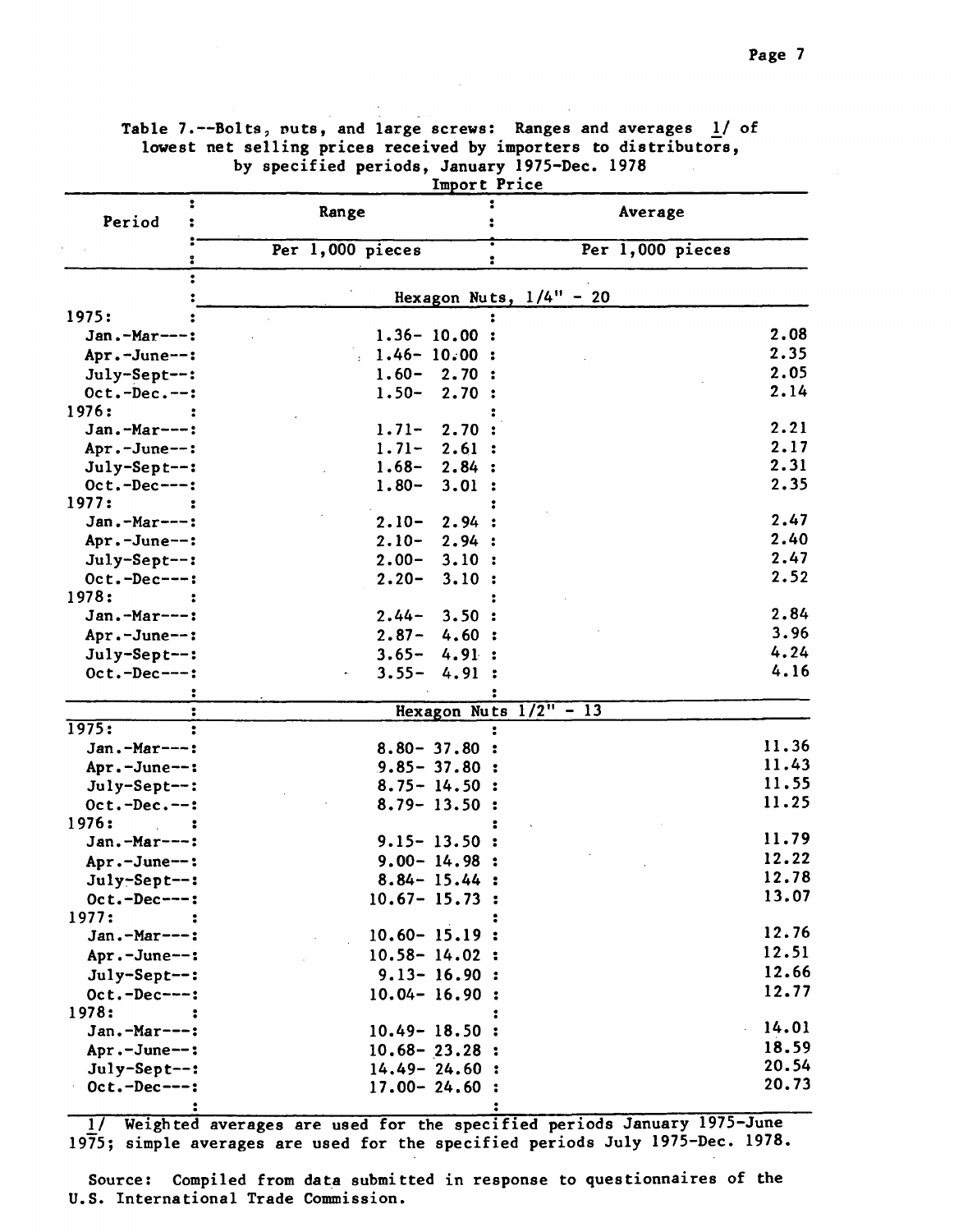|                                | Import Price         |  |                                            |        |  |  |  |
|--------------------------------|----------------------|--|--------------------------------------------|--------|--|--|--|
| Period                         | Range                |  | Average                                    |        |  |  |  |
|                                | Per 1,000 pieces     |  | Per 1,000 pieces                           |        |  |  |  |
|                                |                      |  | Structural bolts, A325, with nut, 3/4" x 2 |        |  |  |  |
| 1975:                          |                      |  |                                            |        |  |  |  |
| $Jan.-Mar---:$                 | $251.00 - 397.20$ :  |  |                                            | 314.32 |  |  |  |
| Apr.-June--:                   | $234.82 - 397.20$ :  |  |                                            | 268.50 |  |  |  |
| July-Sept--:                   | $226.36 - 313.33$ :  |  |                                            | 262.52 |  |  |  |
| $0ct.-Dec. --:$                | $210.00 - 282.00$    |  |                                            | 237.34 |  |  |  |
| 1976:                          |                      |  |                                            |        |  |  |  |
| $Jan.-Mar--:$                  | $212.50 - 282.00$    |  |                                            | 238.95 |  |  |  |
| Apr.-June--:                   | 189.00-282.00:       |  |                                            | 239.13 |  |  |  |
| July-Sept--:                   | $217.00 - 282.00$ :  |  |                                            | 238.62 |  |  |  |
| $Oct.-Dec--:$                  | 194.00-298.73:       |  |                                            | 231.91 |  |  |  |
| 1977:                          |                      |  |                                            |        |  |  |  |
| $Jan.-Mar---:$                 | $204.09 - 283.74$ :  |  |                                            | 232.33 |  |  |  |
| Apr. - June --:                | 203.00-283.74:       |  |                                            | 230.17 |  |  |  |
| July-Sept--:                   | $205.29 - 283.74$ :  |  |                                            | 243.65 |  |  |  |
| $0ct.-Dec---$ :                | $205.97 - 288.31$ :  |  |                                            | 248.71 |  |  |  |
| 1978:                          |                      |  |                                            |        |  |  |  |
| $Jan.-Mar---:$                 | $246.00 - 293.69$ :  |  |                                            | 275.18 |  |  |  |
| Apr.-June--:                   | $267.72 - 346.00$ :  |  |                                            | 306.03 |  |  |  |
| July-Sept--:                   | $295.42 - 373.69:$   |  |                                            | 333.29 |  |  |  |
| $0ct.-Dec---:$                 | $310.75 - 411.06$ :  |  |                                            | 344.06 |  |  |  |
|                                |                      |  |                                            |        |  |  |  |
| $\ddot{\bullet}$               | Carriage bolts,      |  | $3/8$ " x $3$ "                            |        |  |  |  |
| 1975:                          |                      |  |                                            |        |  |  |  |
| Jan.-Mar---:                   | $25.47 - 66.20$ :    |  |                                            | 30.01  |  |  |  |
| Apr.-June--:                   | $22.63 - 66.20$ :    |  |                                            | 28.12  |  |  |  |
| July-Sept--:                   | $21.30 - 39.88$ :    |  |                                            | 30.77  |  |  |  |
| $0ct.-Dec. --:$                | $29.34 -$<br>37.77:  |  |                                            | 32.23  |  |  |  |
| 1976:                          | 37.77:<br>$21.94-$   |  |                                            | 31.21  |  |  |  |
| Jan.-Mar---:                   | $24.93-$<br>37.77:   |  |                                            | 32.32  |  |  |  |
| Apr.-June--:                   | 39.20:<br>$29.60 -$  |  |                                            | 32.94  |  |  |  |
| July-Sept--:<br>$0ct.-Dec---:$ | $29.23 -$<br>38.85:  |  |                                            | 34.01  |  |  |  |
| 1977:                          |                      |  |                                            |        |  |  |  |
| Jan.-Mar---:                   | $29.50 -$<br>41.36:  |  |                                            | 36.14  |  |  |  |
| Apr. -June--:                  | $28.50 -$<br>42.02:  |  |                                            | 35.09  |  |  |  |
| July-Sept--:                   | $26.00 -$<br>47.08 : |  |                                            | 35.37  |  |  |  |
| $Oct.-Dec---:$                 | $29.58 -$<br>47.08 : |  |                                            | 35.85  |  |  |  |
| 1978:                          |                      |  |                                            |        |  |  |  |
| Jan.-Mar---:                   | $31.29 -$<br>47.08:  |  |                                            | 38.47  |  |  |  |
| Apr.-June--:                   | $34.24 -$<br>46.35:  |  |                                            | 41.86  |  |  |  |
| July-Sept--:                   | $40.10 -$<br>47.61 : |  |                                            | 44.75  |  |  |  |
| $0ct.-Dec---:$                 | $42.00 -$<br>50.93:  |  |                                            | 45.09  |  |  |  |
|                                |                      |  |                                            |        |  |  |  |

Table 8.--Bolts, nuts, and large screws: Ranges and averages 1/ of lowest net selling prices received by importers to distributors, by specified periods, January 1975-Dec. 1978

1/ Weighted averages are used for the specified periods January 1975-June 1975; simple averages are used for the specified periods July 1975-Dec. 1978.

Source: Compiled from data submitted in response to questionnaires of the  $II-S$  International Trade Commission.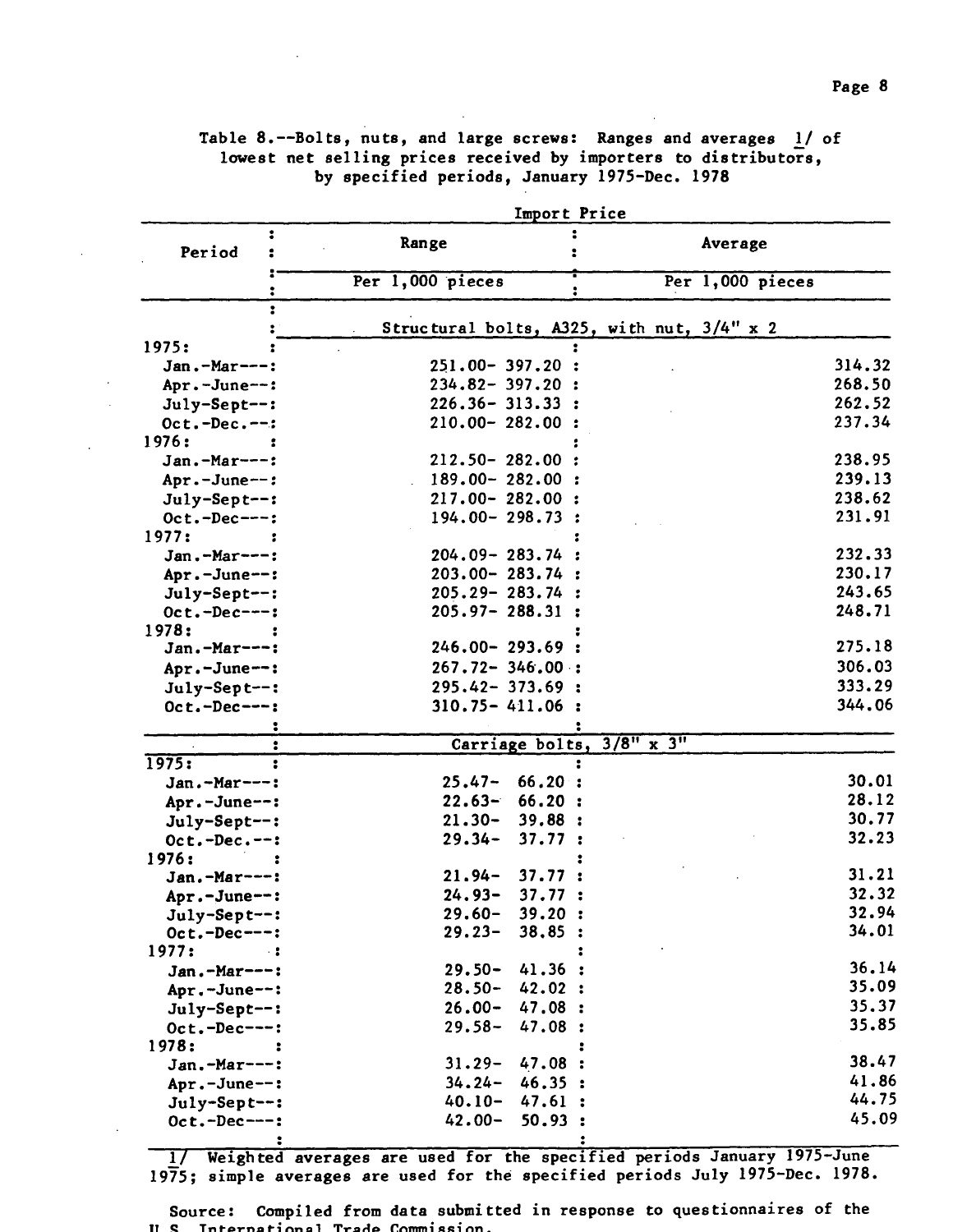Library cataloging Data

U.S. International Trade Commission. Bolts, nuts, and large screws of iron and steel. Report to the President on investigation No. 332-103 under section  $332(b)$  of the Tariff Act of 1930. Washington, 1979

> 28 cm. (USITC Publication 963)

 $\gamma_{\rm{in}}$ 

1. Bolts and nuts. 2. Screws. I. Title.

 $\sim$ 

 $\sim 10^{-10}$ 

 $\sim 10^{-1}$ 

 $\sim 10^{-11}$